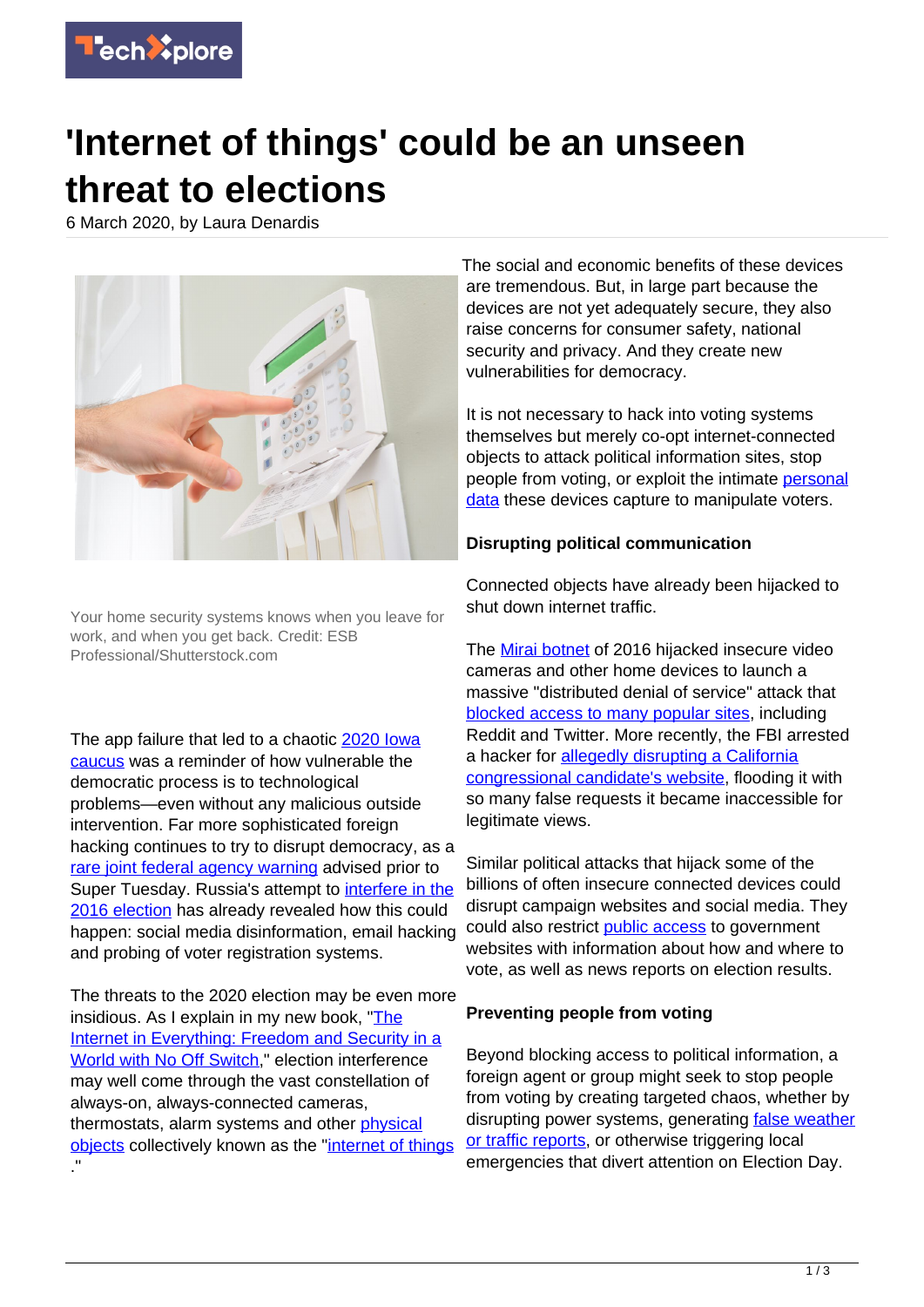

Smart cities and the industrial internet of things are already targets, as evidenced by the yearslong history of **Russia-attributed disruptions to Ukrainian** communities to remain vigilant, but for citizens to power systems</u>. Hacking home alarm or water systems could create *[politically micro-targeted local](https://www.king5.com/article/news/local/no-emergency-false-alert-over-radiological-incident-sent-by-jefferson-county/281-568c86b3-8aae-4df0-b3b3-5dd4c800e0e8)* and be on high alert for personalized attempts to [emergencies](https://www.king5.com/article/news/local/no-emergency-false-alert-over-radiological-incident-sent-by-jefferson-county/281-568c86b3-8aae-4df0-b3b3-5dd4c800e0e8) that distract people who would otherwise vote.

This type of local disruption in swing districts would be more likely to evade public or press scrutiny than an outright hack of election machines or votetallying systems.

## **Making phishing hacks more credible**

The massive amount of intimate data these devices collect—when someone enters a building, drives a car, uses a sink, or turns on a coffee machine—could also make political operatives more susceptible to highly targeted spear phishing attacks. These tactics trick people into relinquishing personal information or clicking on malicious links—mistakes that gave hackers access to [Democratic National Committee emails in 2016.](https://techcrunch.com/2019/04/18/mueller-clinton-arizona-hack/)

Similar [phishing attempts on political campaigns](https://www.cnn.com/2020/01/22/politics/democratic-campaigns-targeted-scams/index.html) [continue,](https://www.cnn.com/2020/01/22/politics/democratic-campaigns-targeted-scams/index.html) seeking to infiltrate email accounts used by presidential and down-ballot candidates. The more believable they are, [the more effective they](https://www.rand.org/blog/2015/10/social-engineering-explained-the-human-element-in-cyberattacks.html) [are](https://www.rand.org/blog/2015/10/social-engineering-explained-the-human-element-in-cyberattacks.html) – so an email referencing personal facts gleaned from connected objects would make these attacks more potent.

#### **Not being surprised again**

More things than people are now connected to the internet. These connected objects are a new terrain for election interference—and people shouldn't be surprised if they're used that way.

To address this over the long term, customers will have to demand better privacy and security from their connected devices, such as doorbells and [lightbulbs.](https://www.usatoday.com/story/tech/2020/02/05/how-to-avoid-smart-lights-getting-hacked/4660430002/) Companies—and political institutions—that connect these devices to their networks will have to build in appropriate safeguards. Manufacturers will also have to design better protections into their devices. There may also need to be data privacy laws limiting how personal information is collected and shared.

More immediately, though, it is essential not only for state and local authorities and intelligence [take security precautions](https://www.us-cert.gov/ncas/current-activity/2019/12/31/secure-new-internet-connected-devices) with their own devices, influence or disrupt their political participation.

Preserving democracy now requires taking seriously the consequences of the internet being deeply embedded in the physical world—the internet in everything. We are all responsible.

This article is republished from [The Conversation](http://theconversation.com) under a Creative Commons license. Read the [original article](http://theconversation.com/internet-of-things-could-be-an-unseen-threat-to-elections-132142).

Provided by The Conversation